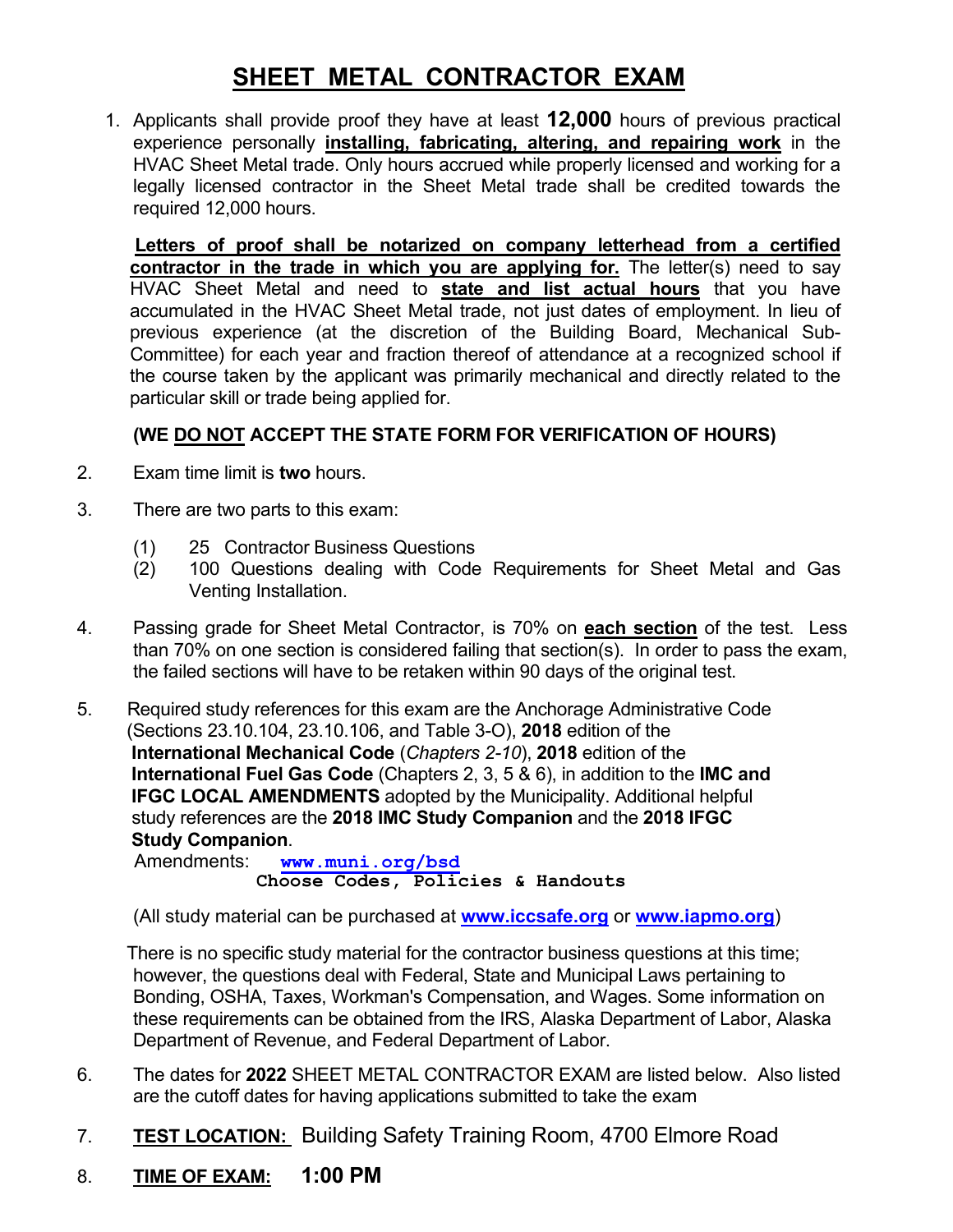| <b>LAST DATE TO SIGN UP</b> | <b>EXAM DATE</b>       |  |
|-----------------------------|------------------------|--|
|                             |                        |  |
| <b>January 28, 2022</b>     | FEBRUARY 2 2022        |  |
| April 1, 2022               | <b>APRIL</b><br>6 2022 |  |
| May 27, 2022                | <b>JUNE 1 2022</b>     |  |
|                             |                        |  |
| July 29, 2022               | <b>AUGUST 3 2022</b>   |  |
| September 30, 2022          | OCTOBER 5 2022         |  |
| December 2, 2022            | DECEMBER 7 2022        |  |

### **A. ALL APPLICANTS**

- 1. All exams are **"closed book"** (NO REFERENCE MATERIAL ALLOWED).
- 2. You will need photo ID at time of **"sign-in"** for the exam.
- 3. Pencils, erasers and straight-edge are provided.
- 4. Calculators are allowed **(not provided)**. **All cell phones shall be stowed away during the test.**
- 5. Reference material to study for taking exam must be arranged and obtained by applicant and at applicant's own expense.
- 6. Passing grade for **CONTRACTORS** is 70% on **each section** of the test.
- 7. Individuals who submit an application to take an examination and pay the prescribed exam fee, must show up to take the exam or the test fee is forfeited. No postponements for future exam dates will be considered (except for emergencies). No refund for exam fees will be granted.
- 8. Individuals who fail the examination as prescribed by the Building Board will, upon request, be informed of their examination scores and the area(s) in which they failed. Individuals who disagree with the test result may request a hearing with the Mechanical Subcommittee of the Building Board to discuss the results of the examination, 343-8211, opt #1.
- 9. Individuals who fail the examination, for which they applied, must apply for reexamination. No consideration will be given to a person for getting any other type of license other than the one that was applied for.
- 10. The Municipality of Anchorage policy for issuing temporary work permits is as follows: Temporary work permits will only be given (1) time to applicants taking the Journeyman exam and must be for the next available exam. No temporary work permit issued for a CONTRACTOR category.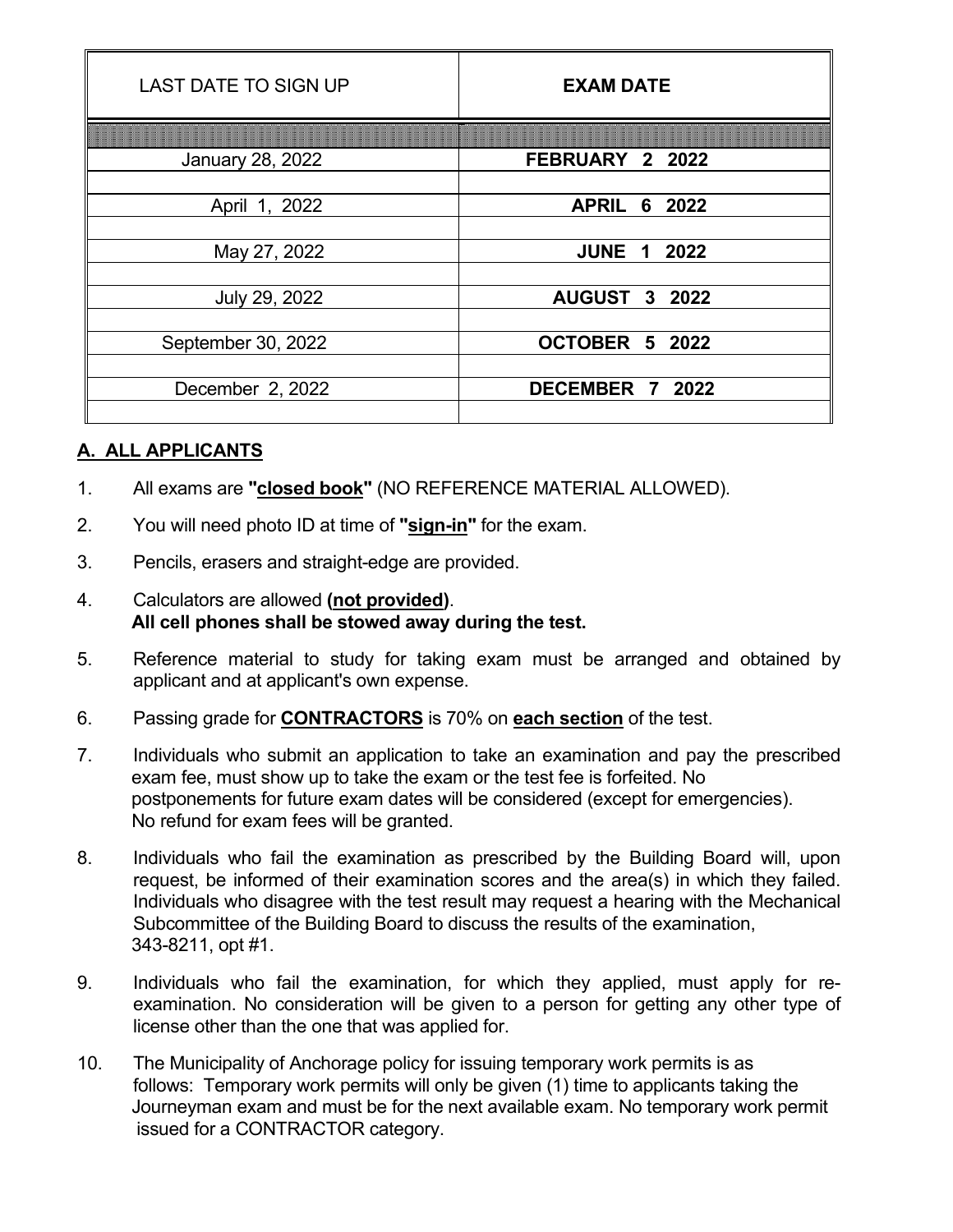## **EXAM APPLICATION FOR CERTIFICATE OF QUALIFICATION**

#### **OFFICAL USE ONLY**

| <b>Municipality of Anchorage</b><br><b>Building Safety Division</b> |               | <b>Exam Date</b><br><b>Fee Paid</b> | \$90.00 |
|---------------------------------------------------------------------|---------------|-------------------------------------|---------|
| 4700 Elmore Road                                                    |               | <b>Receipt Number</b>               |         |
| 343-8211, opt #1                                                    | <b>Key 14</b> | Paid by CK/CA/CH                    |         |
|                                                                     |               | <b>Date Received</b>                |         |

**Sheet Metal Contractor \$ 90.00**

*This application, when properly filled out, signed, and submitted to the Building Safety Division, Municipality of Anchorage, together with any necessary supporting documents and fees, will be reviewed by the Administrative Authority. Applicants whose education, training, and experience qualifications are not found to be in accordance with the requirements of the*  laws and administrative rules pertaining thereto will have to appear before the **Board of** *Mechanical Examiners & Appeals for final approval of the application before being admitted to further examination.*

| MAILING ADDRESS                | $City \qquad \qquad \qquad$ | Zip |
|--------------------------------|-----------------------------|-----|
| <b>EMPLOYER</b>                | WORK#                       |     |
| $HOME$ ( )<br><b>TELEPHONE</b> | <b>CELL</b>                 |     |

*The undersigned being duly sworn, deposes and says that the above stated information is true and correct. I FURTHER REALIZE THAT TO FALSIFY SAID STATEMENT CONSTITUTES PERJURY AND I MAY BE PROSECUTED UNDER THE STATE PENAL CODE FOR PERJURY.*

| <b>APPLICANT'S SIGNATURE:</b>          |        | DATE: |
|----------------------------------------|--------|-------|
| Subscribed and sworn to before me this | day of |       |
|                                        |        |       |

*NOTARY PUBLIC in and for the STATE OF ALASKA*

*My Commission expires:*